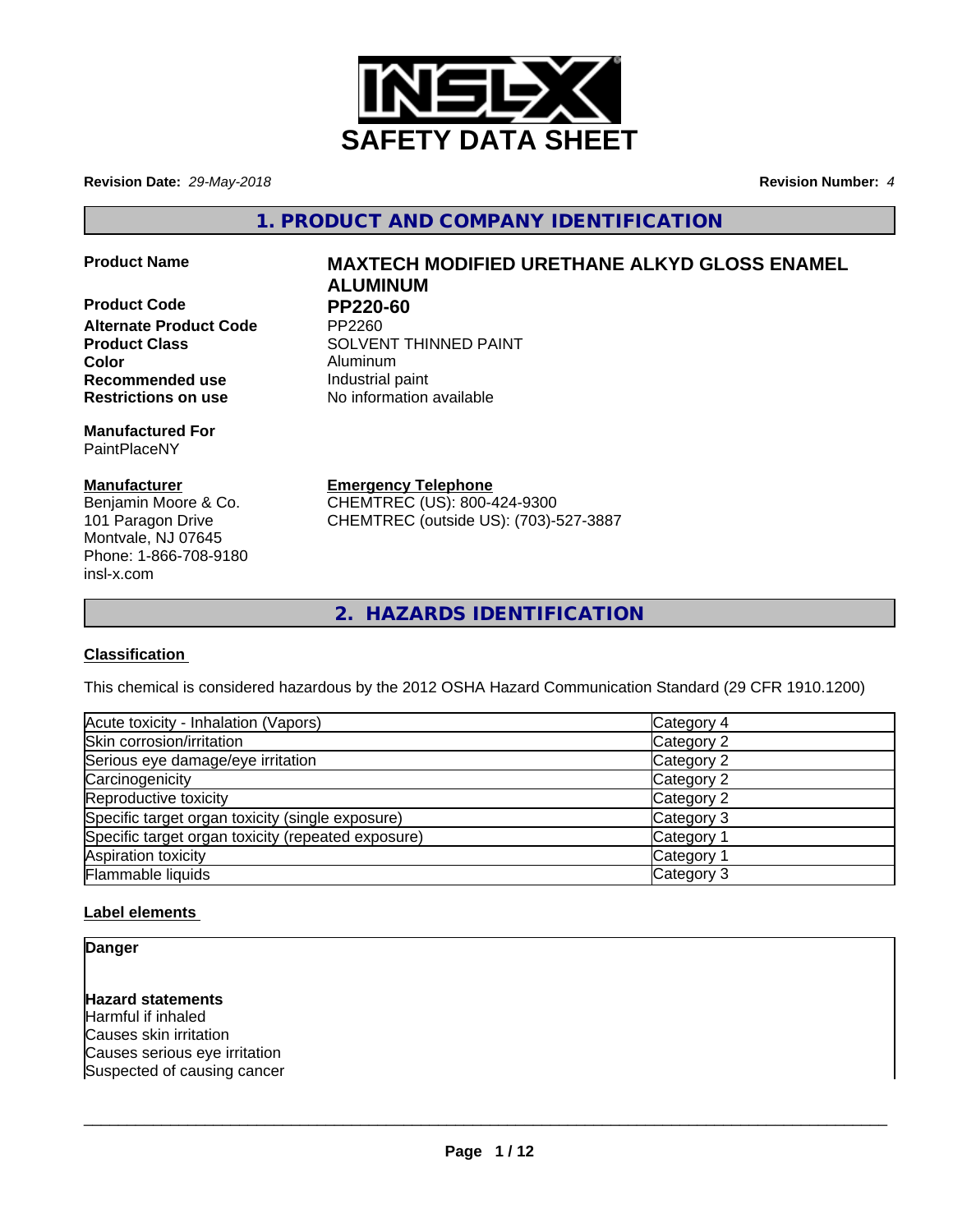Suspected of damaging fertility or the unborn child May cause drowsiness or dizziness Causes damage to organs through prolonged or repeated exposure May be fatal if swallowed and enters airways Flammable liquid and vapor



## **Precautionary Statements - Prevention**

Obtain special instructions before use Do not handle until all safety precautions have been read and understood Use personal protective equipment as required Use only outdoors or in a well-ventilated area Wash face, hands and any exposed skin thoroughly after handling Wear eye/face protection Do not breathe dust/fume/gas/mist/vapors/spray Do not eat, drink or smoke when using this product Keep away from heat, hot surfaces, sparks, open flames and other ignition sources. No smoking Keep container tightly closed Ground/bond container and receiving equipment Use explosion-proof electrical/ventilating/lighting/equipment Use only non-sparking tools Take precautionary measures against static discharge Keep cool

## **Precautionary Statements - Response**

IF exposed or concerned: Get medical advice/attention **Eyes**

IF IN EYES: Rinse cautiously with water forseveral minutes. Remove contact lenses, if present and easy to do. Continue rinsing

If eye irritation persists: Get medical advice/attention

**Skin**

If skin irritation occurs: Get medical advice/attention

IF ON SKIN (or hair): Remove/Take off immediately all contaminated clothing. Rinse skin with water/shower Wash contaminated clothing before reuse

**Inhalation**

IF INHALED: Remove victim to fresh air and keep at rest in a position comfortable for breathing

**Ingestion**

IF SWALLOWED: Immediately call a POISON CENTER or doctor/physician

Do NOT induce vomiting

#### **Fire**

In case of fire: Use CO2, dry chemical, or foam for extinction

## **Precautionary Statements - Storage**

Store locked up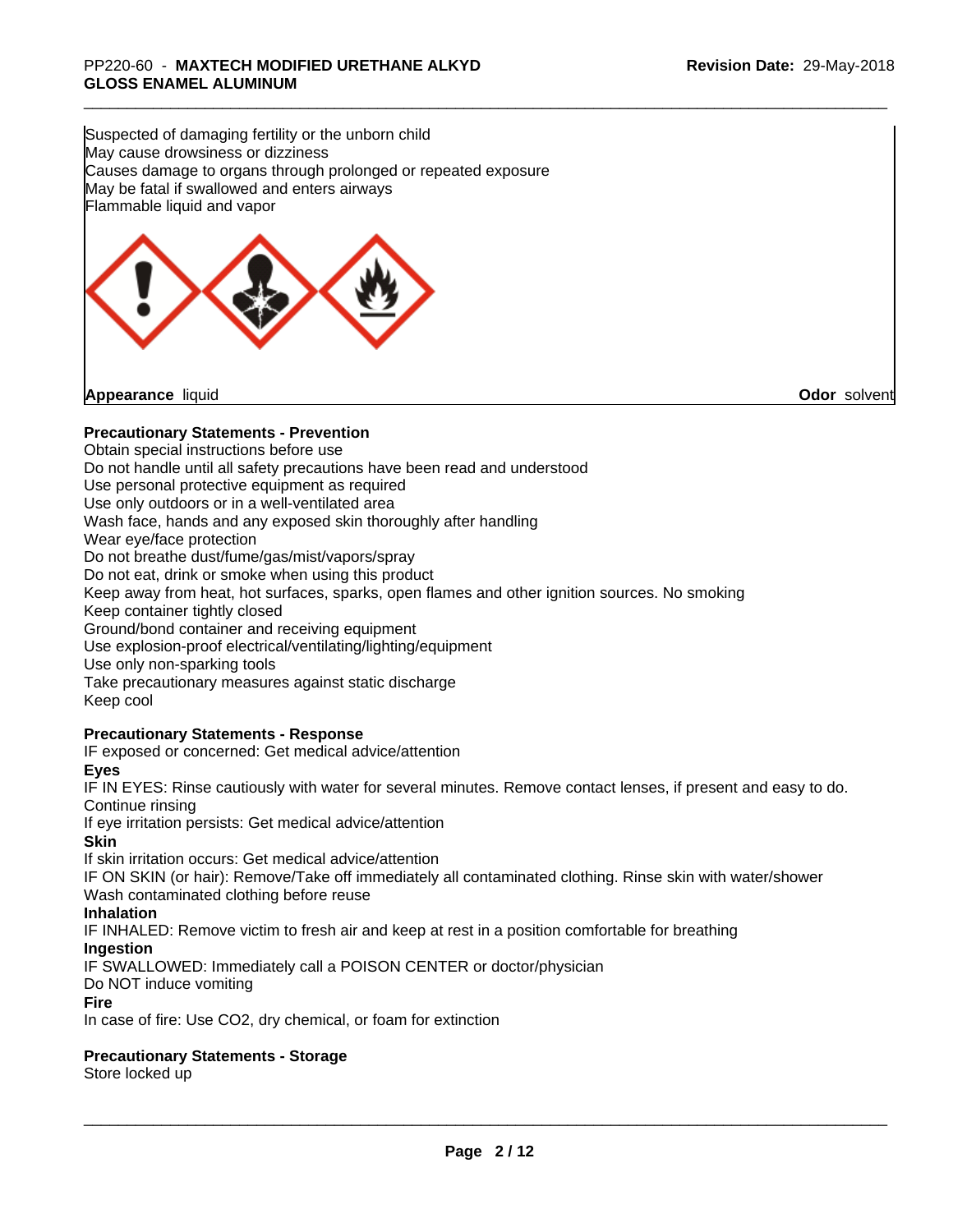Store in a well-ventilated place. Keep container tightly closed

# **Precautionary Statements - Disposal**

Dispose of contents/container to an approved waste disposal plant

#### **Hazards not otherwise classified (HNOC)**

Rags, steel wool or waste soaked with this product may spontaneously catch fire if improperly discarded

#### **Other information**

No information available

## **3. COMPOSITION INFORMATION ON COMPONENTS**

| <b>Chemical name</b>                       | <b>CAS No.</b> | Weight-% |
|--------------------------------------------|----------------|----------|
| VM&P naphtha                               | 64742-89-8     | 25       |
| Aluminum                                   | 7429-90-5      | ıυ       |
| Stoddard solvent                           | 8052-41-3      | ۱0       |
| Distillates, petroleum, hydrotreated light | 64742-47-8     | ١0       |
| Solvent naphtha, petroleum, light aromatic | 64742-95-6     |          |
| 1,2,4-Trimethylbenzene                     | 95-63-6        |          |
| Octane                                     | 111-65-9       |          |
| Heptane                                    | 142-82-5       |          |
| Cobalt bis(2-ethylhexanoate)               | 136-52-7       | 0.5      |

# **4. FIRST AID MEASURES**

#### **Description of first aid measures**

| <b>General Advice</b>                            | If symptoms persist, call a physician. Show this safety data sheet to the doctor in<br>attendance.                                                                                               |
|--------------------------------------------------|--------------------------------------------------------------------------------------------------------------------------------------------------------------------------------------------------|
| <b>Eye Contact</b>                               | Immediately flush with plenty of water. After initial flushing, remove any contact<br>lenses and continue flushing for at least 15 minutes. If eye irritation persists,<br>consult a specialist. |
| <b>Skin Contact</b>                              | Wash off immediately with soap and plenty of water removing all contaminated<br>clothes and shoes. If skin irritation persists, call a physician.                                                |
| <b>Inhalation</b>                                | Move to fresh air. If symptoms persist, call a physician.<br>If not breathing, give artificial respiration. Call a physician immediately.                                                        |
| Ingestion                                        | Clean mouth with water and afterwards drink plenty of water. Do not induce<br>vomiting without medical advice. Never give anything by mouth to an unconscious<br>person. Consult a physician.    |
| <b>Protection Of First-Aiders</b>                | Use personal protective equipment.                                                                                                                                                               |
| <b>Most Important</b><br><b>Symptoms/Effects</b> | No information available.                                                                                                                                                                        |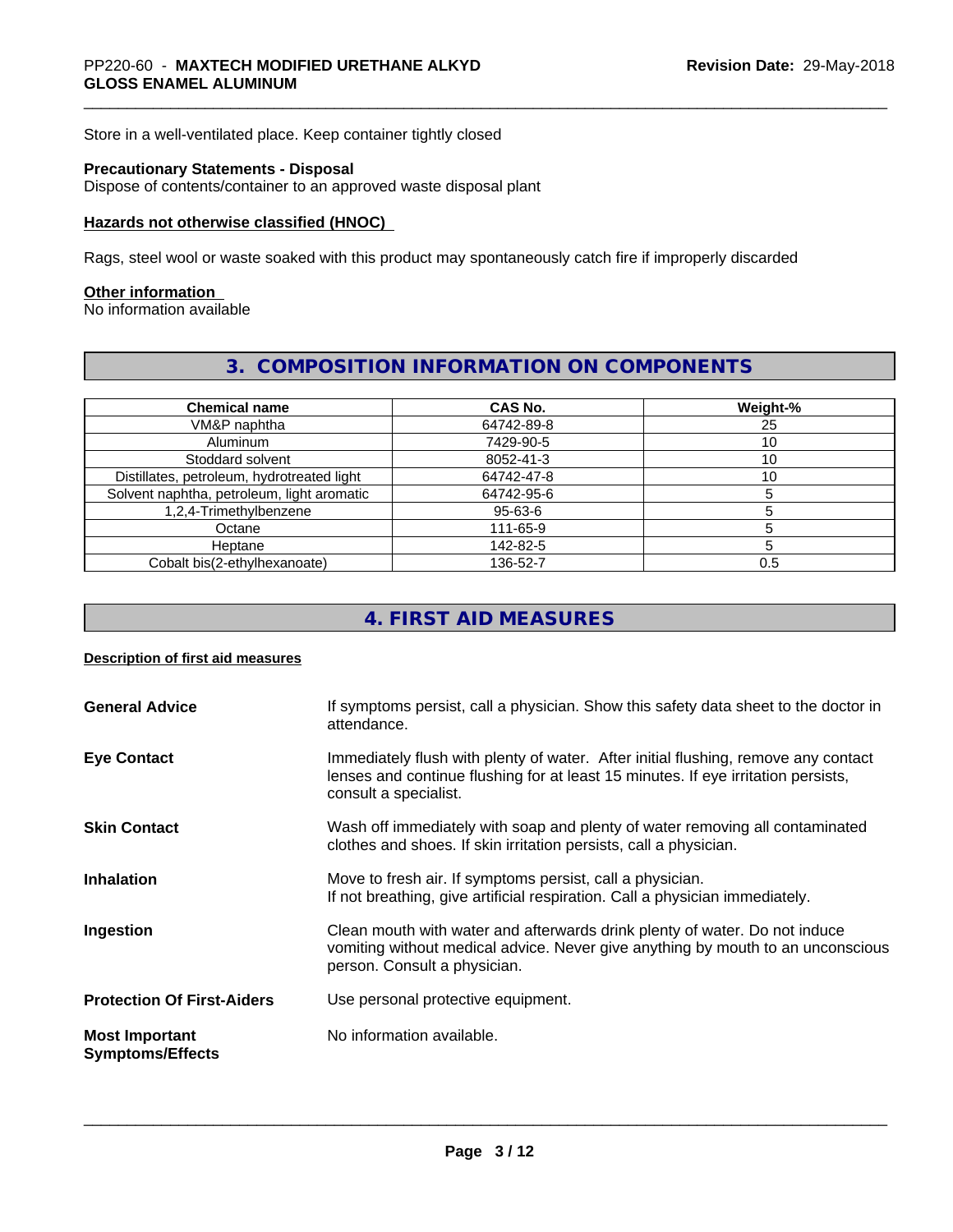| <b>Notes To Physician</b><br>Treat symptomatically.                              |                                                                                                                                                                                                                                                                                                |
|----------------------------------------------------------------------------------|------------------------------------------------------------------------------------------------------------------------------------------------------------------------------------------------------------------------------------------------------------------------------------------------|
|                                                                                  | 5. FIRE-FIGHTING MEASURES                                                                                                                                                                                                                                                                      |
| <b>Flammable Properties</b>                                                      | Vapors may travel considerable distance to a source of<br>ignition and flash back. Vapors may cause flash fire.                                                                                                                                                                                |
| <b>Suitable Extinguishing Media</b>                                              | Foam, dry powder or water. Use extinguishing measures<br>that are appropriate to local circumstances and the<br>surrounding environment.                                                                                                                                                       |
| <b>Protective Equipment And Precautions For</b><br><b>Firefighters</b>           | As in any fire, wear self-contained breathing apparatus<br>pressure-demand, MSHA/NIOSH (approved or equivalent)<br>and full protective gear.                                                                                                                                                   |
| <b>Hazardous combustion products</b>                                             | Burning may result in carbon dioxide, carbon monoxide<br>and other combustion products of varying composition<br>which may be toxic and/or irritating.                                                                                                                                         |
| <b>Specific Hazards Arising From The Chemical</b>                                | Flammable. Flash back possible over considerable<br>distance. Keep product and empty container away from<br>heat and sources of ignition. Closed containers may<br>rupture if exposed to fire or extreme heat. Thermal<br>decomposition can lead to release of irritating gases and<br>vapors. |
| <b>Sensitivity To Mechanical Impact</b>                                          | No                                                                                                                                                                                                                                                                                             |
| <b>Sensitivity To Static Discharge</b>                                           | Yes                                                                                                                                                                                                                                                                                            |
| <b>Flash Point Data</b><br>Flash Point (°F)<br>Flash Point (°C)<br><b>Method</b> | 77<br>25<br><b>PMCC</b>                                                                                                                                                                                                                                                                        |
| <b>Flammability Limits In Air</b>                                                |                                                                                                                                                                                                                                                                                                |
| Lower flammability limit:<br><b>Upper flammability limit:</b>                    | Not available<br>Not available                                                                                                                                                                                                                                                                 |
| Health: 1<br><b>Flammability: 3</b><br>NFPA                                      | Instability: 0<br>Special: Not Applicable                                                                                                                                                                                                                                                      |
| <b>NFPA Legend</b><br>0 - Not Hazardous                                          |                                                                                                                                                                                                                                                                                                |

- 1 Slightly
- 2 Moderate
- 3 High
- 4 Severe

*The ratings assigned are only suggested ratings, the contractor/employer has ultimate responsibilities for NFPA ratings where this system is used.*

*Additional information regarding the NFPA rating system is available from the National Fire Protection Agency (NFPA) at www.nfpa.org.*

# **6. ACCIDENTAL RELEASE MEASURES**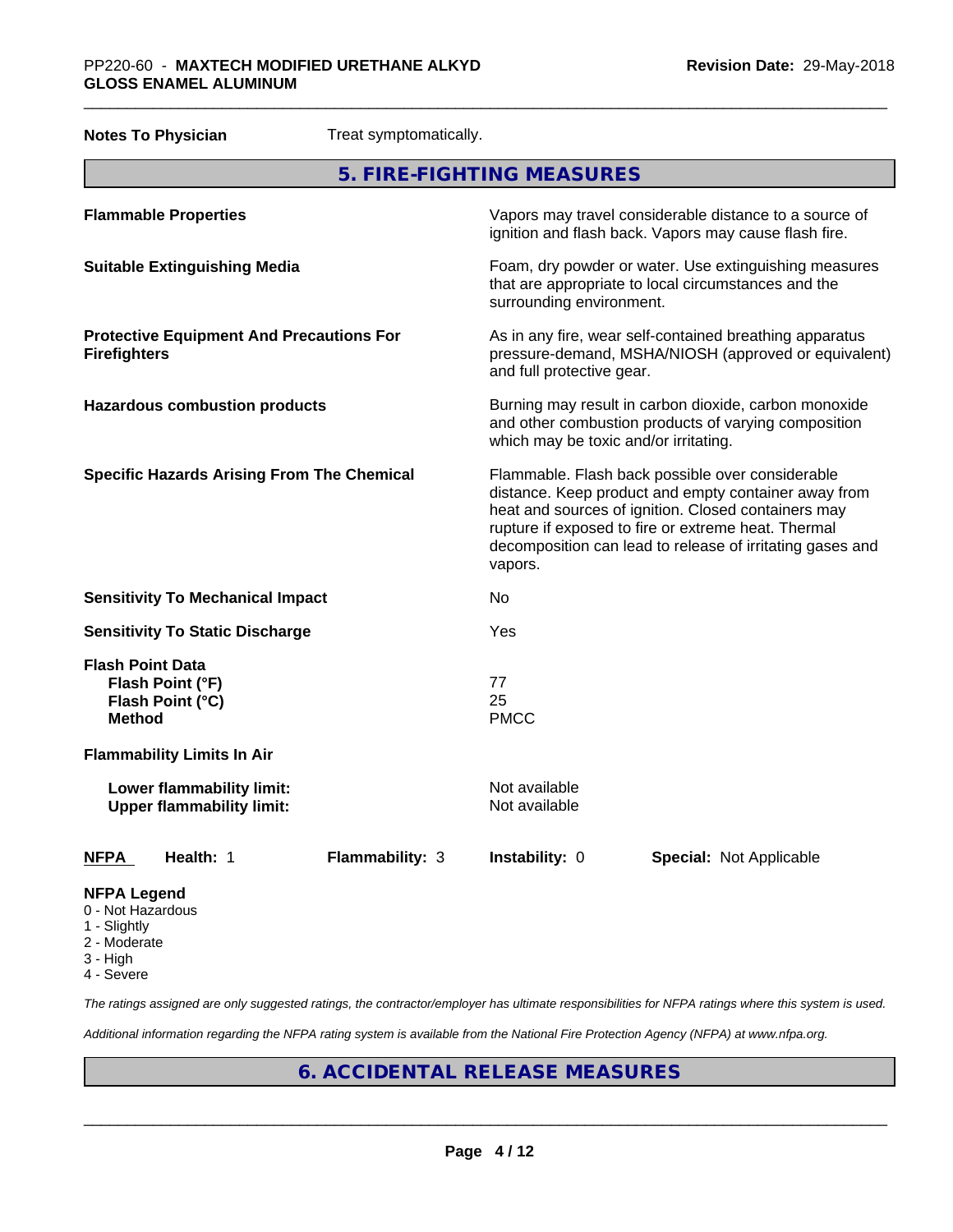# **8. EXPOSURE CONTROLS/PERSONAL PROTECTION**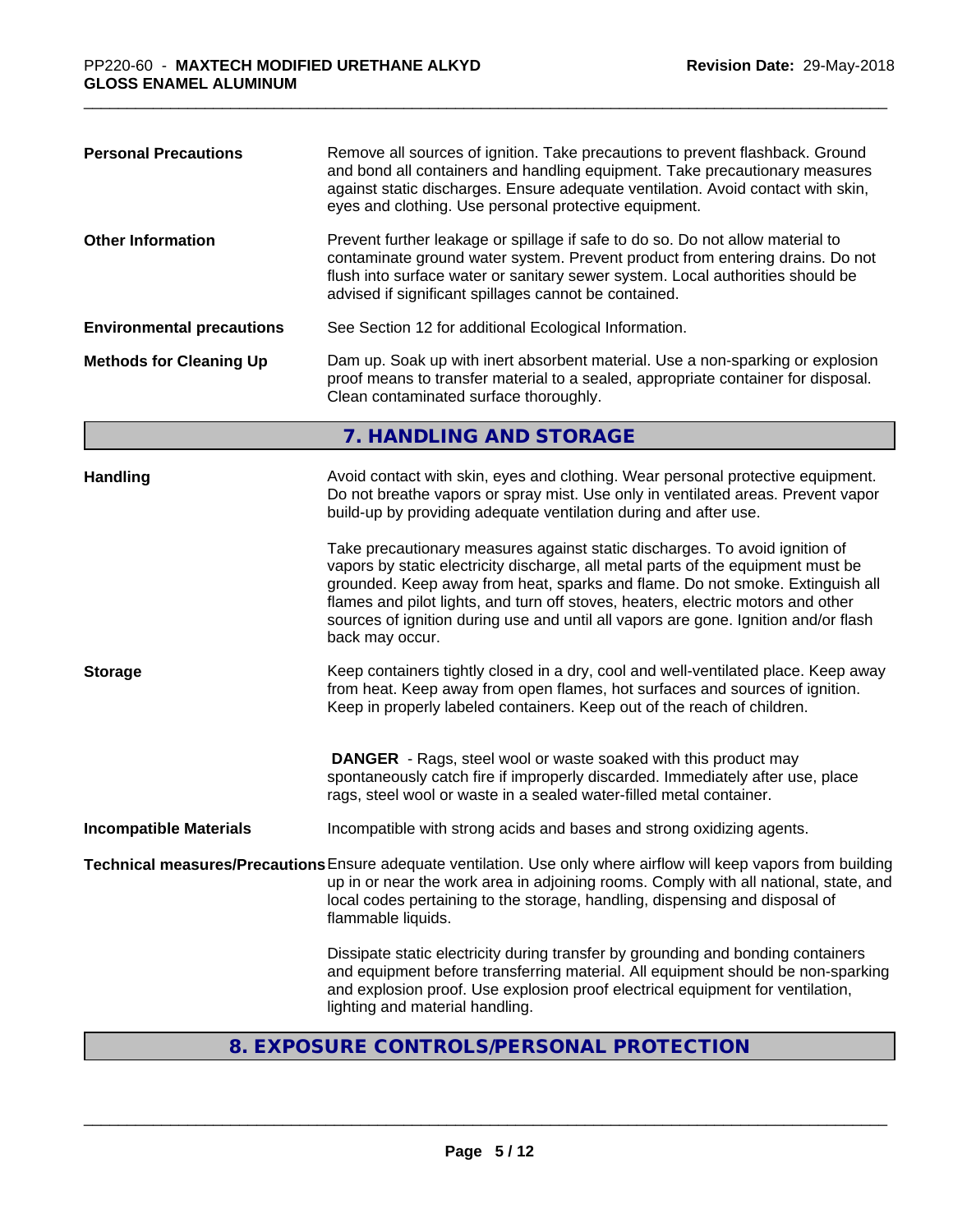#### **Exposure Limits**

| <b>Chemical name</b> | <b>ACGIH TLV</b>          | <b>OSHA PEL</b>              |
|----------------------|---------------------------|------------------------------|
| Aluminum             | 1 mg/m <sup>3</sup> - TWA | 15 mg/m $3$ - TWA            |
|                      |                           | 5 mg/m <sup>3</sup> - TWA    |
| Stoddard solvent     | 100 ppm $-$ TWA           | 500 ppm - TWA                |
|                      |                           | 2900 mg/m <sup>3</sup> - TWA |
| Octane               | 300 ppm - TWA             | 500 ppm - TWA                |
|                      |                           | 2350 mg/m <sup>3</sup> - TWA |
| Heptane              | $400$ ppm - TWA           | 500 ppm - TWA                |
|                      | 500 ppm - STEL            | 2000 mg/m <sup>3</sup> - TWA |

#### **Legend**

ACGIH - American Conference of Governmental Industrial Hygienists Exposure Limits OSHA - Occupational Safety & Health Administration Exposure Limits N/E - Not Established

| Appropriate engineering<br>controls  |                                                                                                                                                                                                                                                                                                                                                                     |
|--------------------------------------|---------------------------------------------------------------------------------------------------------------------------------------------------------------------------------------------------------------------------------------------------------------------------------------------------------------------------------------------------------------------|
| <b>Engineering Measures</b>          | Ensure adequate ventilation, especially in confined areas.                                                                                                                                                                                                                                                                                                          |
| <b>Personal Protective Equipment</b> |                                                                                                                                                                                                                                                                                                                                                                     |
| <b>Eye/Face Protection</b>           | Safety glasses with side-shields. If splashes are likely to occur, wear:. Tightly<br>fitting safety goggles.                                                                                                                                                                                                                                                        |
| <b>Skin Protection</b>               | Long sleeved clothing. Protective gloves.                                                                                                                                                                                                                                                                                                                           |
| <b>Respiratory Protection</b>        | Use only with adequate ventilation. In operations where exposure limits are<br>exceeded, use a NIOSH approved respirator that has been selected by a<br>technically qualified person for the specific work conditions. When spraying the<br>product or applying in confined areas, wear a NIOSH approved respirator<br>specified for paint spray or organic vapors. |
| <b>Hygiene Measures</b>              | Avoid contact with skin, eyes and clothing. Remove and wash contaminated<br>clothing before re-use. Wash thoroughly after handling.                                                                                                                                                                                                                                 |

**9. PHYSICAL AND CHEMICAL PROPERTIES**

| Appearance<br>Odor<br><b>Odor Threshold</b><br>Density (Ibs/gal)<br><b>Specific Gravity</b><br>рH<br><b>Viscosity (cps)</b><br>Solubility(ies)<br><b>Water solubility</b><br><b>Evaporation Rate</b><br>Vapor pressure @20 °C (kPa)<br>Vapor density<br>Wt. % Solids<br>Vol. % Solids<br>Wt. % Volatiles | liquid<br>solvent<br>No information available<br>$7.75 - 7.85$<br>$0.92 - 0.94$<br>No information available<br>No information available<br>No information available<br>No information available<br>No information available<br>No information available<br>No information available<br>$50 - 60$<br>$40 - 50$<br>$40 - 50$<br>$50 - 60$ |
|----------------------------------------------------------------------------------------------------------------------------------------------------------------------------------------------------------------------------------------------------------------------------------------------------------|-----------------------------------------------------------------------------------------------------------------------------------------------------------------------------------------------------------------------------------------------------------------------------------------------------------------------------------------|
| Vol. % Volatiles<br><b>VOC Regulatory Limit (g/L)</b>                                                                                                                                                                                                                                                    | < 500                                                                                                                                                                                                                                                                                                                                   |
|                                                                                                                                                                                                                                                                                                          |                                                                                                                                                                                                                                                                                                                                         |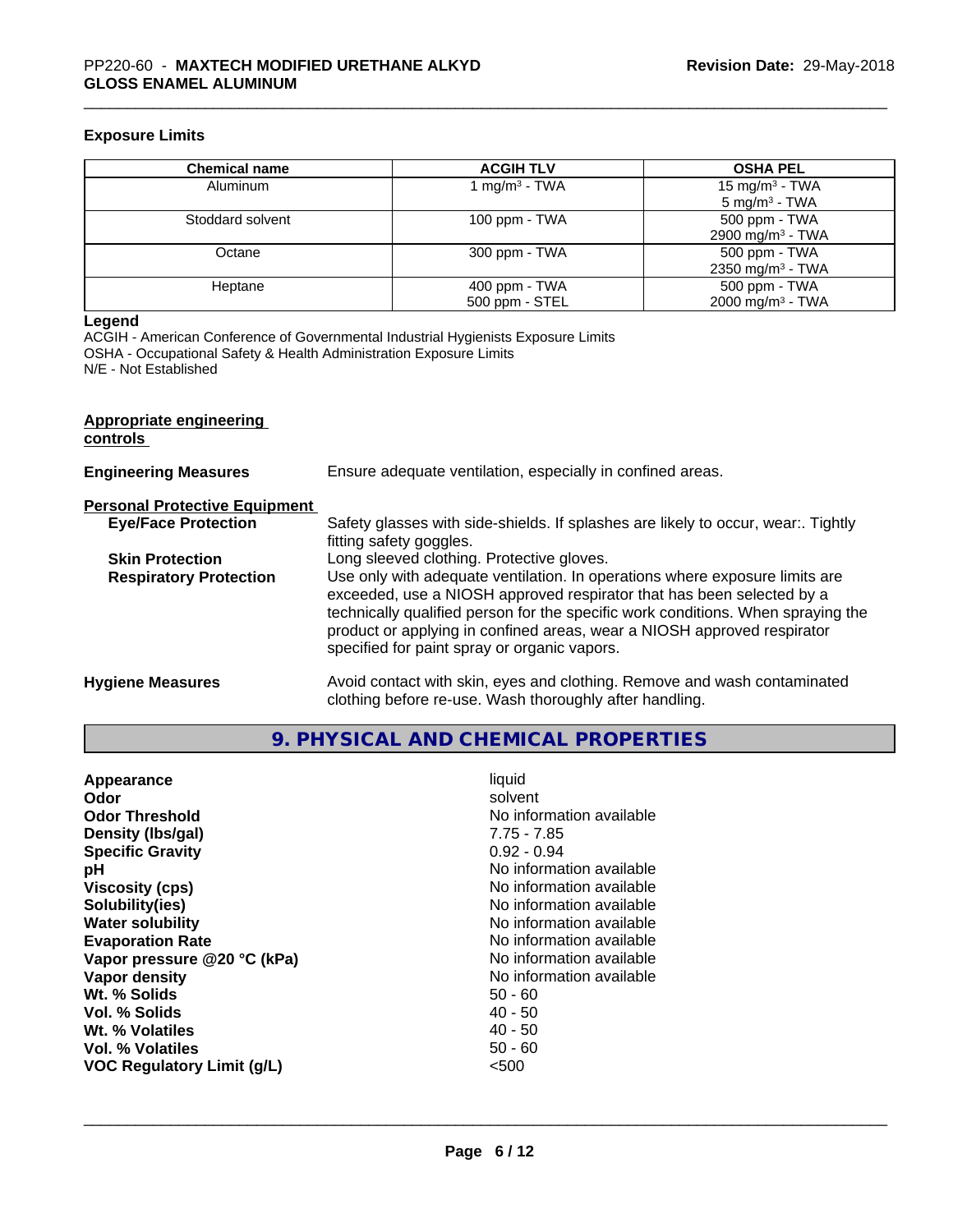| 244                      |
|--------------------------|
| 118                      |
| No information available |
| No information available |
| 77                       |
| 25                       |
| <b>PMCC</b>              |
| Not applicable           |
| No information available |
| No information available |
| No information available |
| No information available |
| No information available |
| No information available |
| No information available |
|                          |

**10. STABILITY AND REACTIVITY**

| <b>Reactivity</b>                         | No data available                                                                                                         |
|-------------------------------------------|---------------------------------------------------------------------------------------------------------------------------|
| <b>Chemical Stability</b>                 | Stable under normal conditions. Hazardous polymerisation<br>does not occur.                                               |
| <b>Conditions to avoid</b>                | Keep away from open flames, hot surfaces, static<br>electricity and sources of ignition. Sparks. Elevated<br>temperature. |
| <b>Incompatible Materials</b>             | Incompatible with strong acids and bases and strong<br>oxidizing agents.                                                  |
| <b>Hazardous Decomposition Products</b>   | Thermal decomposition can lead to release of irritating<br>gases and vapors.                                              |
| <b>Possibility of hazardous reactions</b> | None under normal conditions of use.                                                                                      |

**11. TOXICOLOGICAL INFORMATION**

| Information on likely routes of exposure                                                                                                                                                                      |  |
|---------------------------------------------------------------------------------------------------------------------------------------------------------------------------------------------------------------|--|
| Eye contact, skin contact and inhalation.                                                                                                                                                                     |  |
|                                                                                                                                                                                                               |  |
| Repeated or prolonged exposure to organic solvents may lead to permanent brain<br>and nervous system damage. Intentional misuse by deliberately concentrating and<br>inhaling vapors may be harmful or fatal. |  |
| Symptoms related to the physical, chemical and toxicological characteristics                                                                                                                                  |  |
| No information available                                                                                                                                                                                      |  |
|                                                                                                                                                                                                               |  |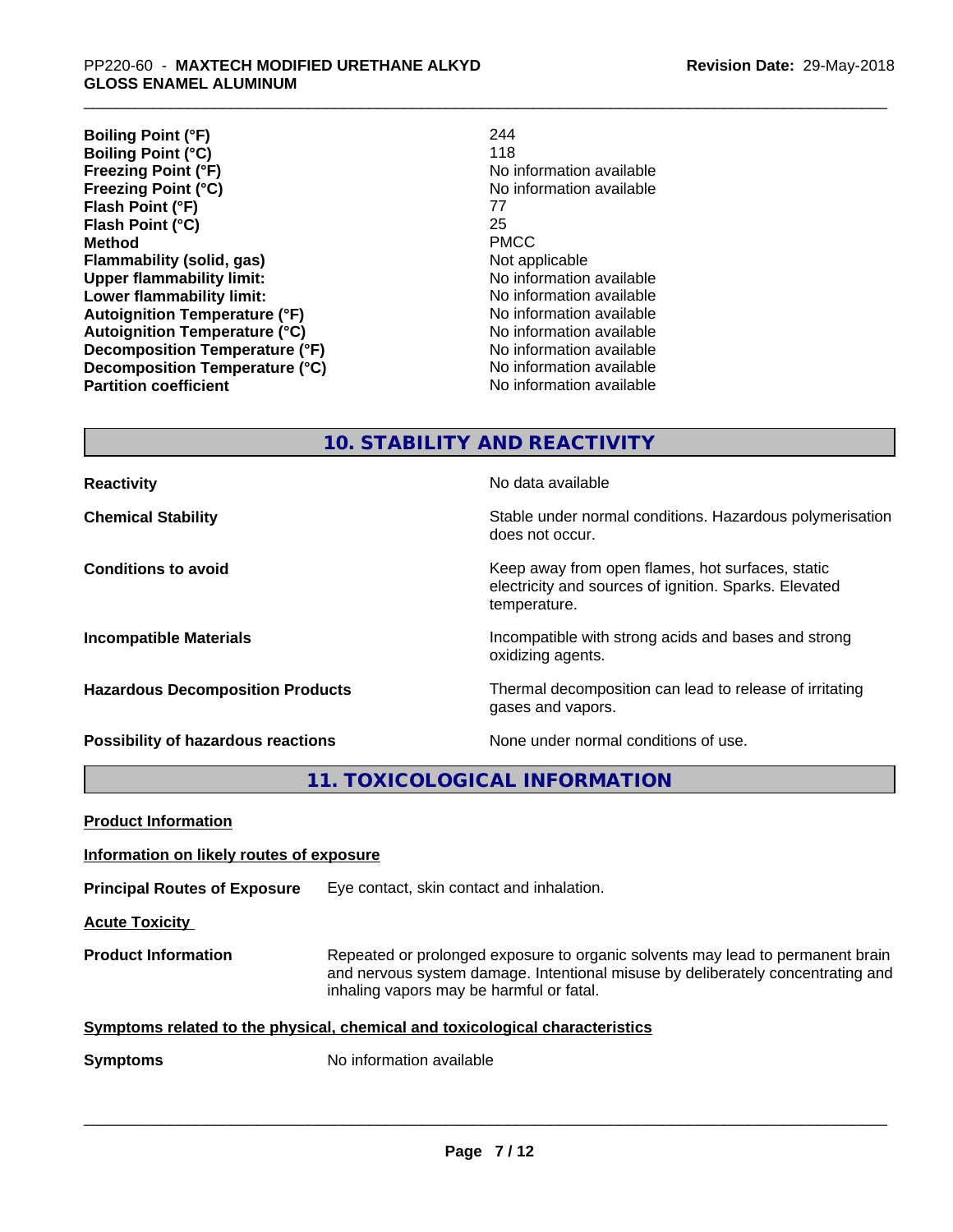#### **Delayed and immediate effects as well as chronic effects from short and long-term exposure**

| Eye contact                     | Causes serious eye irritation. May cause redness, itching, and pain.                                                                                                                                                                                          |
|---------------------------------|---------------------------------------------------------------------------------------------------------------------------------------------------------------------------------------------------------------------------------------------------------------|
| <b>Skin contact</b>             | May cause skin irritation and/or dermatitis. Prolonged skin contact may defat the<br>skin and produce dermatitis.                                                                                                                                             |
| Ingestion                       | Harmful if swallowed. Ingestion may cause irritation to mucous membranes. Small<br>amounts of this product aspirated into the respiratory system during ingestion or<br>vomiting may cause mild to severe pulmonary injury, possibly progressing to<br>death. |
| <b>Inhalation</b>               | Harmful by inhalation. High vapor / aerosol concentrations are irritating to the<br>eyes, nose, throat and lungs and may cause headaches, dizziness, drowsiness,<br>unconsciousness, and other central nervous system effects.                                |
| <b>Sensitization</b>            | No information available                                                                                                                                                                                                                                      |
| <b>Neurological Effects</b>     | No information available.                                                                                                                                                                                                                                     |
| <b>Mutagenic Effects</b>        | No information available.                                                                                                                                                                                                                                     |
| <b>Reproductive Effects</b>     | Possible risk of impaired fertility. Possible risk of harm to the unborn child.                                                                                                                                                                               |
| <b>Developmental Effects</b>    | No information available.                                                                                                                                                                                                                                     |
| <b>Target organ effects</b>     | No information available.                                                                                                                                                                                                                                     |
| <b>STOT - repeated exposure</b> | Causes damage to organs through prolonged or repeated exposure if inhaled.<br>May cause disorder and damage to the. Central nervous system.                                                                                                                   |
| <b>STOT - single exposure</b>   | May cause disorder and damage to the. Respiratory system. Central nervous<br>system.                                                                                                                                                                          |
| Other adverse effects           | No information available.                                                                                                                                                                                                                                     |
| <b>Aspiration Hazard</b>        | May be harmful if swallowed and enters airways. Small amounts of this product<br>aspirated into the respiratory system during ingestion or vomiting may cause mild<br>to severe pulmonary injury, possibly progressing to death.                              |

#### **Numerical measures of toxicity**

**The following values are calculated based on chapter 3.1 of the GHS document**

| ATEmix (oral)                        | 42443 mg/kg |
|--------------------------------------|-------------|
| ATEmix (dermal)                      | 7317 ma/ka  |
| <b>ATEmix (inhalation-dust/mist)</b> | 54 ma/L     |
| <b>ATEmix (inhalation-vapor)</b>     | 13 $ma/L$   |

#### **Acute Toxicity Component Information**

Stoddard solvent LD50 Oral: > 5,000 mg/kg (Rat) LD50 Dermal: > 3160 mg/kg (Rabbit) LC50 Inhalation (Vapor): > 6.1 mg/L (Rat) Distillates, petroleum, hydrotreated light LD50 Oral: > 5,000 mg/kg (Rat) LD50 Dermal: > 3,000 mg/kg (Rabbit) Solvent naphtha, petroleum, light aromatic LD50 Oral: 8400 mg/kg (Rat) 1,2,4-Trimethylbenzene LD50 Oral: 5000 mg/kg (Rat) LC50 Inhalation (Vapor): 18000 mg/m<sup>3</sup> (Rat, 4 hr.) Heptane \_\_\_\_\_\_\_\_\_\_\_\_\_\_\_\_\_\_\_\_\_\_\_\_\_\_\_\_\_\_\_\_\_\_\_\_\_\_\_\_\_\_\_\_\_\_\_\_\_\_\_\_\_\_\_\_\_\_\_\_\_\_\_\_\_\_\_\_\_\_\_\_\_\_\_\_\_\_\_\_\_\_\_\_\_\_\_\_\_\_\_\_\_ LC50 Inhalation (Vapor): 103000 mg/m<sup>3</sup> (Rat, 4 hr.)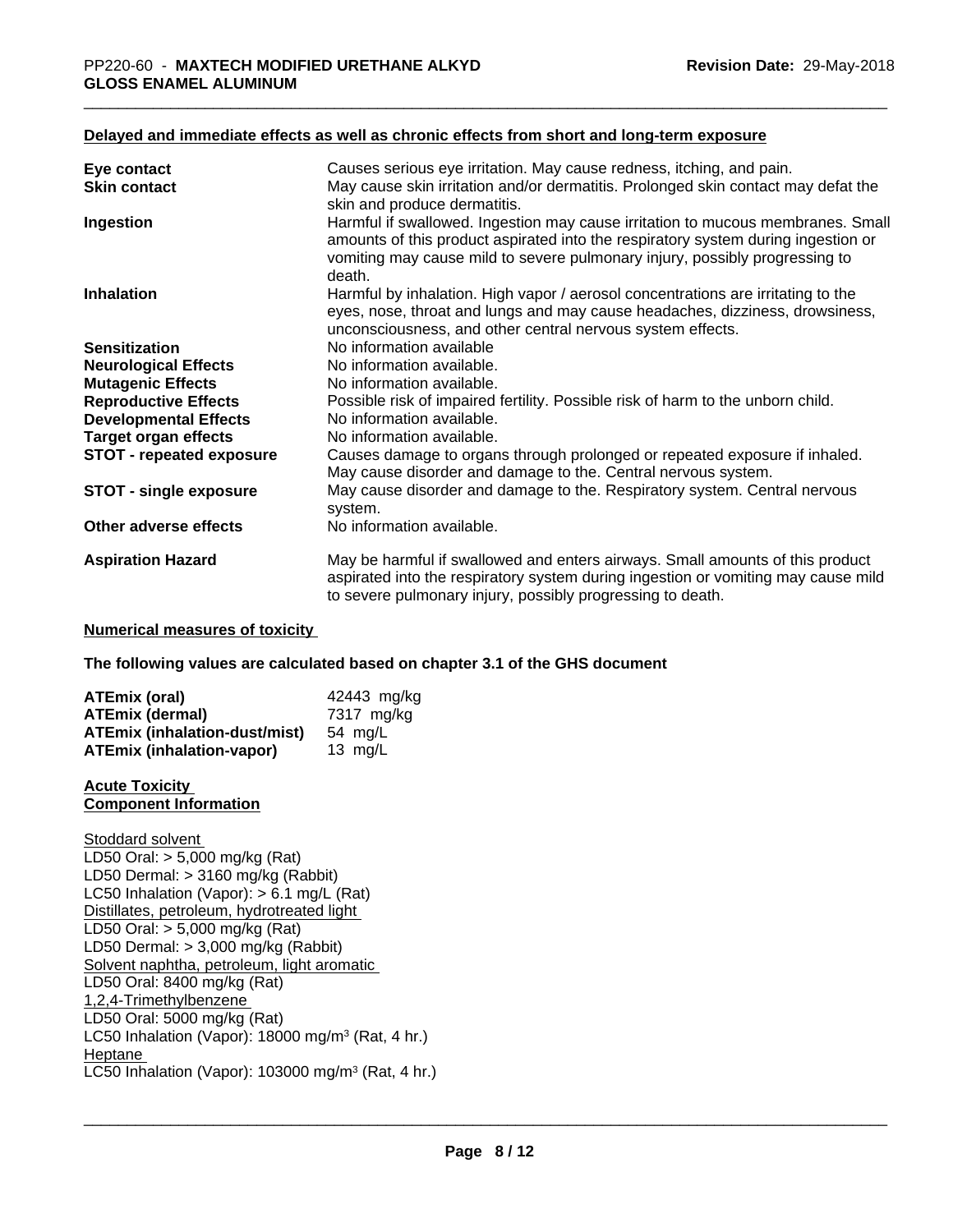#### **Carcinogenicity**

*The information below indicateswhether each agency has listed any ingredient as a carcinogen:.*

| <b>Chemical</b><br>l name    | <b>IARC</b>                      | <b>NTP</b> | OSHA   |
|------------------------------|----------------------------------|------------|--------|
|                              | . .<br>2B<br>Possible<br>⊧ Human |            | Listed |
| Cobalt bis(2-ethylhexanoate) | Carcinoɑen                       |            |        |

• Cobalt and cobalt compounds are listed as possible human carcinogens by IARC (2B). However, there is inadequate evidence of the carcinogenicity of cobalt and cobalt compounds in humans.

# **12. ECOLOGICAL INFORMATION**

#### **Ecotoxicity Effects**

The environmental impact of this product has not been fully investigated.

#### **Product Information**

# **Acute Toxicity to Fish**

No information available

#### **Acute Toxicity to Aquatic Invertebrates**

No information available

#### **Acute Toxicity to Aquatic Plants**

No information available

#### **Persistence / Degradability**

No information available.

#### **Bioaccumulation**

No information available.

#### **Mobility in Environmental Media**

No information available.

#### **Ozone**

Not applicable

## **Component Information**

# **Acute Toxicity to Fish**

No information available

### **Acute Toxicity to Aquatic Invertebrates**

No information available

#### **Acute Toxicity to Aquatic Plants** No information available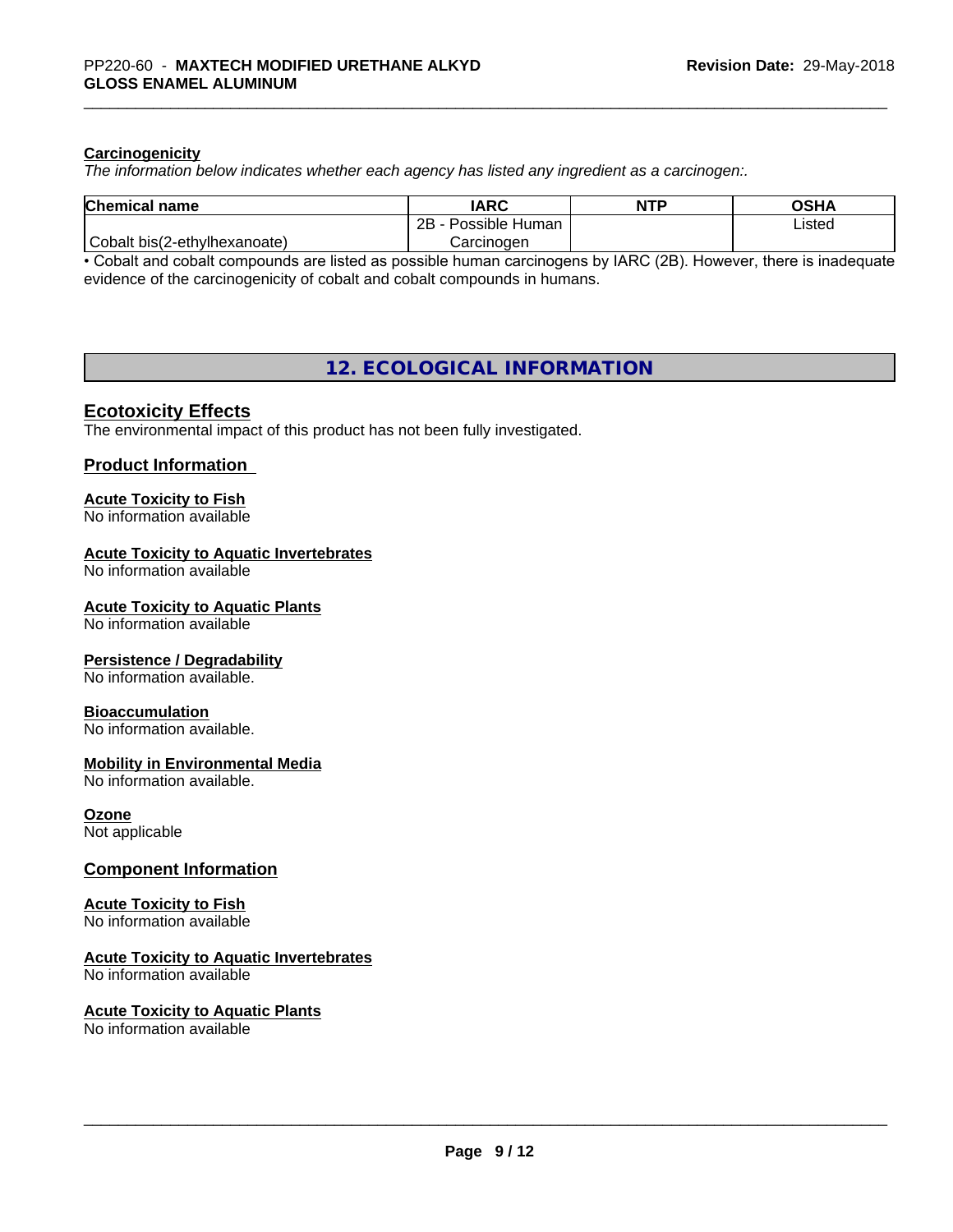|                                                                                                                          | 13. DISPOSAL CONSIDERATIONS                                                                                                                                                                                               |
|--------------------------------------------------------------------------------------------------------------------------|---------------------------------------------------------------------------------------------------------------------------------------------------------------------------------------------------------------------------|
| <b>Waste Disposal Method</b>                                                                                             | Dispose of in accordance with federal, state, and local regulations. Local<br>requirements may vary, consult your sanitation department or state-designated<br>environmental protection agency for more disposal options. |
| <b>Empty Container Warning</b>                                                                                           | Emptied containers may retain product residue. Follow label warnings even after<br>container is emptied. Residual vapors may explode on ignition.                                                                         |
|                                                                                                                          | 14. TRANSPORT INFORMATION                                                                                                                                                                                                 |
| <b>DOT</b><br><b>Proper Shipping Name</b><br><b>Hazard class</b><br>UN-No.<br><b>Packing Group</b><br><b>Description</b> | <b>PAINT</b><br>3<br>UN1263<br>Ш<br>UN1263, PAINT, 3, III, Marine Pollutant (Stoddard solvent, Octane, Heptane)                                                                                                           |
| <b>ICAO/IATA</b>                                                                                                         | Contact the preparer for further information.                                                                                                                                                                             |

**15. REGULATORY INFORMATION**

# **International Inventories**

| <b>TSCA: United States</b> | Yes - All components are listed or exempt. |
|----------------------------|--------------------------------------------|
| <b>DSL: Canada</b>         | Yes - All components are listed or exempt. |

**IMDG / IMO** Contact the preparer for further information.

# **Federal Regulations**

#### **SARA 311/312 hazardous categorization**

| Acute health hazard               | Yes |
|-----------------------------------|-----|
| Chronic Health Hazard             | Yes |
| Fire hazard                       | Yes |
| Sudden release of pressure hazard | Nο  |
| Reactive Hazard                   | N٥  |

# **SARA 313**

Section 313 of Title III of the Superfund Amendments and Reauthorization Act of 1986 (SARA). This product contains a chemical or chemicals which are subject to the reporting requirements of the Act and Title 40 of the Code of Federal Regulations, Part 372:

| Chemical name          | CAS No.   | Weight-% | <b>CERCLA/SARA 313</b><br>(de minimis concentration) |
|------------------------|-----------|----------|------------------------------------------------------|
| Aluminum               | 7429-90-5 | 10       |                                                      |
| 1,2,4-Trimethylbenzene | 95-63-6   |          | . .U                                                 |

 $\overline{\phantom{a}}$  ,  $\overline{\phantom{a}}$  ,  $\overline{\phantom{a}}$  ,  $\overline{\phantom{a}}$  ,  $\overline{\phantom{a}}$  ,  $\overline{\phantom{a}}$  ,  $\overline{\phantom{a}}$  ,  $\overline{\phantom{a}}$  ,  $\overline{\phantom{a}}$  ,  $\overline{\phantom{a}}$  ,  $\overline{\phantom{a}}$  ,  $\overline{\phantom{a}}$  ,  $\overline{\phantom{a}}$  ,  $\overline{\phantom{a}}$  ,  $\overline{\phantom{a}}$  ,  $\overline{\phantom{a}}$ 

### **Clean Air Act,Section 112 Hazardous Air Pollutants (HAPs) (see 40 CFR 61)**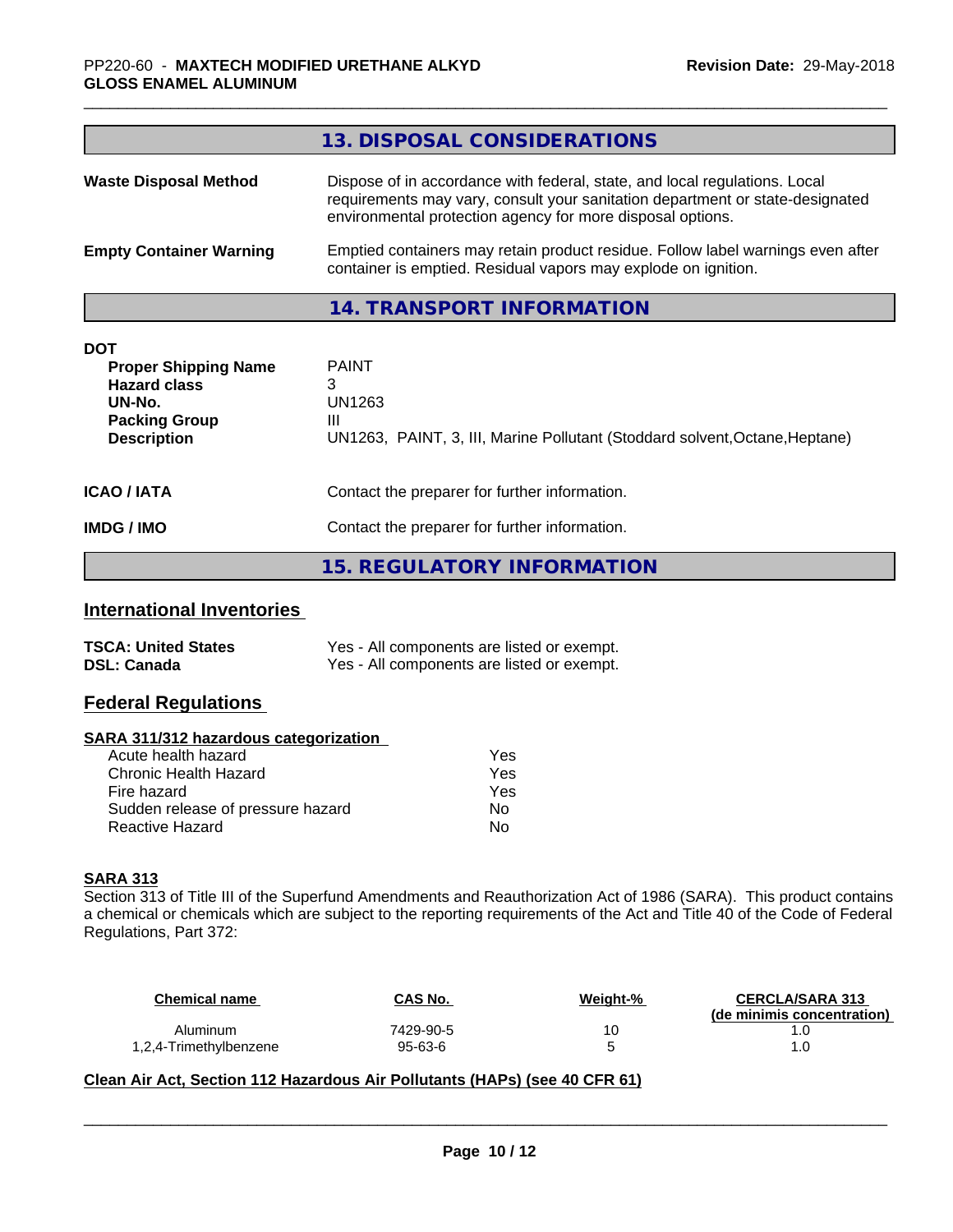This product contains the following HAPs:

*None*

# **US State Regulations**

## **California Proposition 65**

**AN** WARNING: Cancer and Reproductive Harm– www.P65warnings.ca.gov

#### **State Right-to-Know**

| <b>Chemical name</b>   | <b>Massachusetts</b> | <b>New Jersey</b> | Pennsylvania |
|------------------------|----------------------|-------------------|--------------|
| Aluminum               |                      |                   |              |
| Stoddard solvent       |                      |                   |              |
| 1,2,4-Trimethylbenzene |                      |                   |              |
| Octane                 |                      |                   |              |
| Heptane                |                      |                   |              |

#### **Legend**

X - Listed

# **16. OTHER INFORMATION**

**HMIS** - **Health:** 1\* **Flammability:** 3 **Reactivity:** 0 **PPE:** -

## **HMIS Legend**

- 0 Minimal Hazard
- 1 Slight Hazard
- 2 Moderate Hazard
- 3 Serious Hazard
- 4 Severe Hazard
- \* Chronic Hazard

X - Consult your supervisor or S.O.P. for "Special" handling instructions.

*Note: The PPE rating has intentionally been left blank. Choose appropriate PPE that will protect employees from the hazards the material will present under the actual normal conditions of use.*

*Caution: HMISÒ ratings are based on a 0-4 rating scale, with 0 representing minimal hazards or risks, and 4 representing significant hazards or risks. Although HMISÒ ratings are not required on MSDSs under 29 CFR 1910.1200, the preparer, has chosen to provide them. HMISÒ ratings are to be used only in conjunction with a fully implemented HMISÒ program by workers who have received appropriate HMISÒ training. HMISÒ is a registered trade and service mark of the NPCA. HMISÒ materials may be purchased exclusively from J. J. Keller (800) 327-6868.*

 **WARNING!** If you scrape, sand, or remove old paint, you may release lead dust. LEAD IS TOXIC. EXPOSURE TO LEAD DUST CAN CAUSE SERIOUS ILLNESS, SUCH AS BRAIN DAMAGE, ESPECIALLY IN CHILDREN. PREGNANT WOMEN SHOULD ALSO AVOID EXPOSURE.Wear a NIOSH approved respirator to control lead exposure. Clean up carefully with a HEPA vacuum and a wet mop. Before you start, find out how to protect yourself and your family by contacting the National Lead Information Hotline at 1-800-424-LEAD or log on to www.epa.gov/lead.

**Prepared By** Product Stewardship Department Benjamin Moore & Co. 101 Paragon Drive